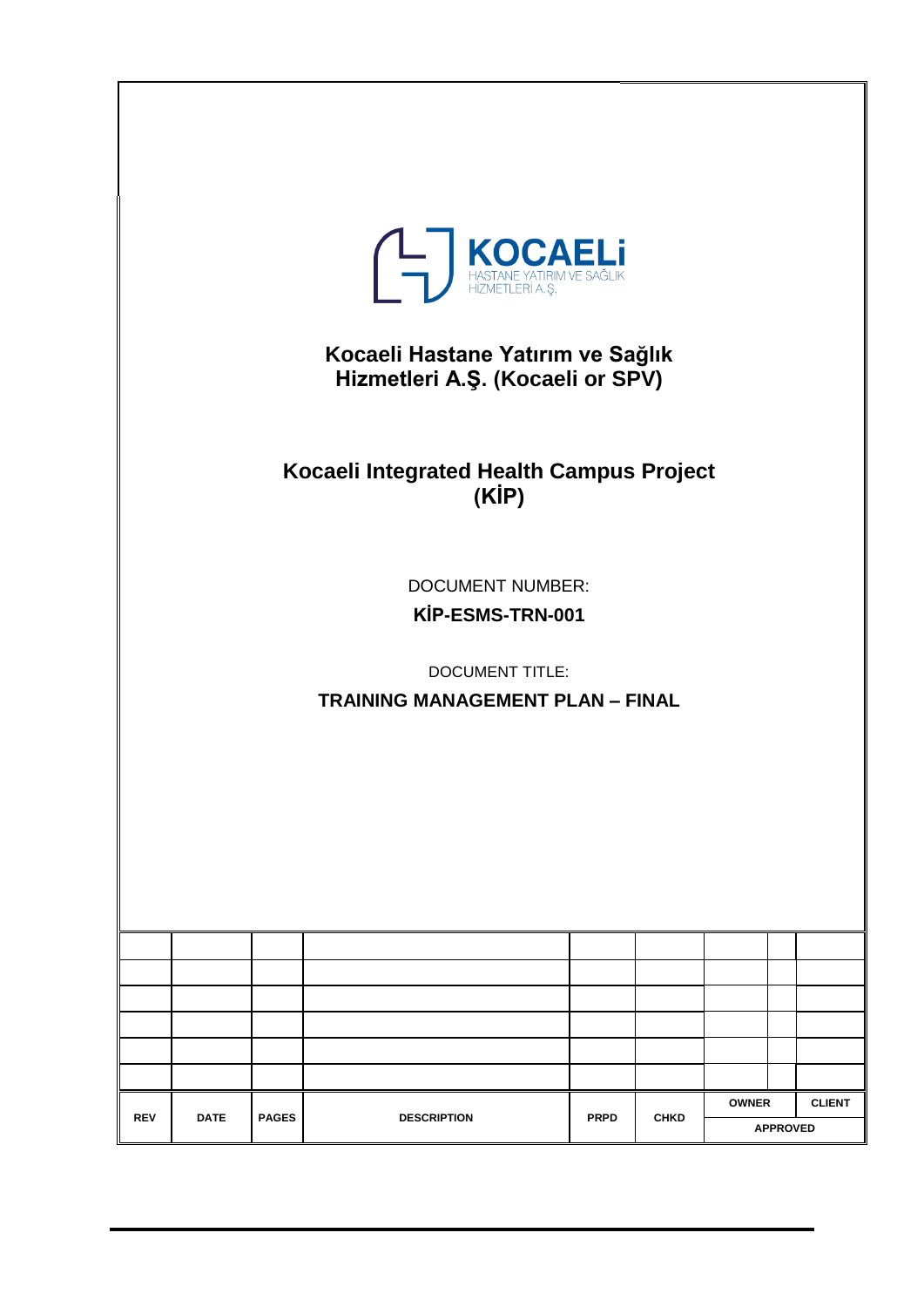#### <span id="page-1-0"></span>**PURPOSE SCOPE**

This Management Plan has been developed in accordance with SPV policies, the commitments undertaken by SPV in the ESA, Turkish regulatory framework, IFC Performance Standards, IFC General and Sector Specific EHS Guidelines, EBRD Performance Requirements, OPIC Environmental and Social Policy Statement and EDC. Where no national regulation or international standard/guideline applies, it considers the adoption of Good International Industry Practices (GIIP).

The purpose of this plan is to provide the general approach for developing and implementing a thorough training and awareness program on the management of environmental, social, occupational health and safety issues to relevant parties involved in the Project during the Construction phase.

It includes guidelines and minimum requirements for EPC Contractor for defining its own procedure appropriate to the nature and scale of the Project Construction phase.

#### <span id="page-1-1"></span>**APPLICATION**

This Management Plan applies to the Project Construction phase only; the Operation phase aspects will be addressed in separate documents. It applies to construction work activities under the control of SPV, of EPC Contractor and Subcontractors and to all KİP employees.

### <span id="page-1-2"></span>**DEFINITIONS**

| Kocaeli or SPV:                                                             | Kocaeli Hastane Yatırım ve Sağlık Hizmetleri A.Ş.                                                                                                                                                                                                                                                                                                          |
|-----------------------------------------------------------------------------|------------------------------------------------------------------------------------------------------------------------------------------------------------------------------------------------------------------------------------------------------------------------------------------------------------------------------------------------------------|
| Kocaeli Integrated Health Campus<br>Project (or "KİP" or simply "Project"): | Kocaeli Integrated Health Campus Project, being executed by SPV or<br>its affiliates                                                                                                                                                                                                                                                                       |
| EPC Contractor (or simply EPC):                                             | Gama - Türkerler Kocaeli Adi Ortaklığı & Gama Türkerler Dubai                                                                                                                                                                                                                                                                                              |
| Site Management:                                                            | All key managerial roles involved in the Construction Site management,<br>mainly referring to the EPC Contractor's personnel.                                                                                                                                                                                                                              |
| <b>Environmental and Social</b><br>Management System (ESMS)                 | The complete set of documents (including but not limited to: policies,<br>manuals, plans, procedures, work instruction and records) developed<br>to address, manage, monitor, audit and review the environmental,<br>social, health and safety aspects of the KIP, aimed at mitigating<br>potential ESHS risks and impacts and improving ESHS performance. |
| Guidelines to EPC Contractor                                                | Guidelines to EPC for the development of its own ESMS and associated<br>EPC Contractor Procedures appropriate to the nature and scale of the<br>Project are contained in SPV ESMS documentation. SPV ESMS<br>documentation, identify also minimum requirements and specific<br>responsibilities for EPC Contractor in line with the EPC contract.          |
| <b>Construction Site:</b>                                                   | The Construction Site includes all areas impacted in any manner by the<br>construction activities.                                                                                                                                                                                                                                                         |
| <b>Environmental and Social</b><br>Management Plans (ESMPs)                 | Plans issued by SPV addressing significant Environmental and Social<br>aspects (as identified in the ESA) by defining specific management<br>methods, mitigation measures, monitoring activities, reporting, auditing<br>and review.                                                                                                                       |
| <b>EPC Contractor Procedure</b>                                             | A procedure to be prepared by EPC, to be used by EPC to describe<br>how the mitigation and monitoring measures/actions outlined in SPV<br>ESMPs are actually implemented.                                                                                                                                                                                  |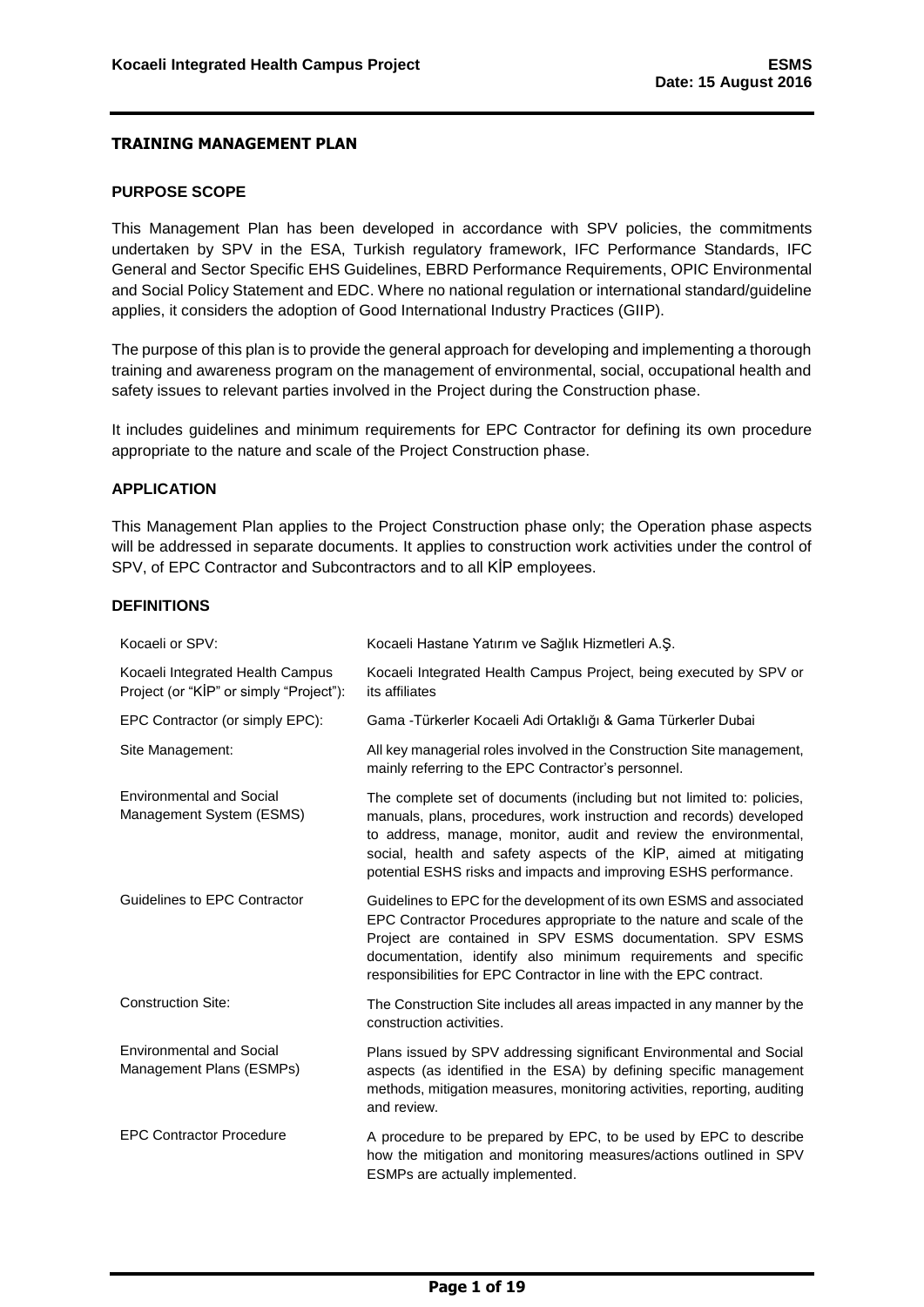## <span id="page-2-0"></span>**ACRONYMS**

| KİP          | Kocaeli Integrated Health Campus Project          |
|--------------|---------------------------------------------------|
| <b>SPV</b>   | Kocaeli Hastane Yatırım ve Sağlık Hizmetleri A.Ş. |
| Golder       | Golder Associates Turkey Ltd. Sti.                |
| <b>BAT</b>   | Best Available Technology                         |
| <b>CRD</b>   | <b>Community Relation Department</b>              |
| <b>CRO</b>   | <b>Community Relation Officer</b>                 |
| <b>EBRD</b>  | European Bank for Reconstruction and Development  |
| <b>EDC</b>   | <b>Export Development Canada</b>                  |
| <b>EHS</b>   | Environmental, Health and Safety                  |
| <b>EPC</b>   | <b>Engineering Procurement and Construction</b>   |
| <b>EPRP</b>  | Emergency Preparedness and Response Plan          |
| ES           | <b>Environmental and Social</b>                   |
| <b>ESHS</b>  | Environmental, Social Health and Safety           |
| <b>ESA</b>   | <b>Environmental and Social Assessment</b>        |
| ESMP(s)      | Environmental and Social Management Plan(s)       |
| <b>ESMS</b>  | Environmental and Social Management System        |
| <b>ESAP</b>  | Environmental and Social Action Plan              |
| EU           | European Union                                    |
| GHG          | Greenhouse Gas                                    |
| <b>GIIP</b>  | Good International Industry Practice              |
| <b>HRD</b>   | Human Resources Department                        |
| <b>HRM</b>   | Human Resources Manager                           |
| HS (or OHS)  | (Occupational) Health and Safety                  |
| <b>IFC</b>   | International Finance Corporation                 |
| <b>ISO</b>   | International Organization for Standardization    |
| <b>KPI</b>   | Key Performance Indicators                        |
| <b>OHSAS</b> | Occupational Health and Safety Assessment Scheme  |
| <b>OPIC</b>  | Overseas Private Investment Corporation           |
| <b>PR</b>    | Performance Requirement (issued by EBRD)          |
| <b>PS</b>    | Performance Standard (issued by IFC)              |
| <b>QRA</b>   | Quantitative Risk Analysis                        |
| <b>SEP</b>   | Stakeholder Engagement Plan                       |
| WHO          | World Health Organization                         |
|              |                                                   |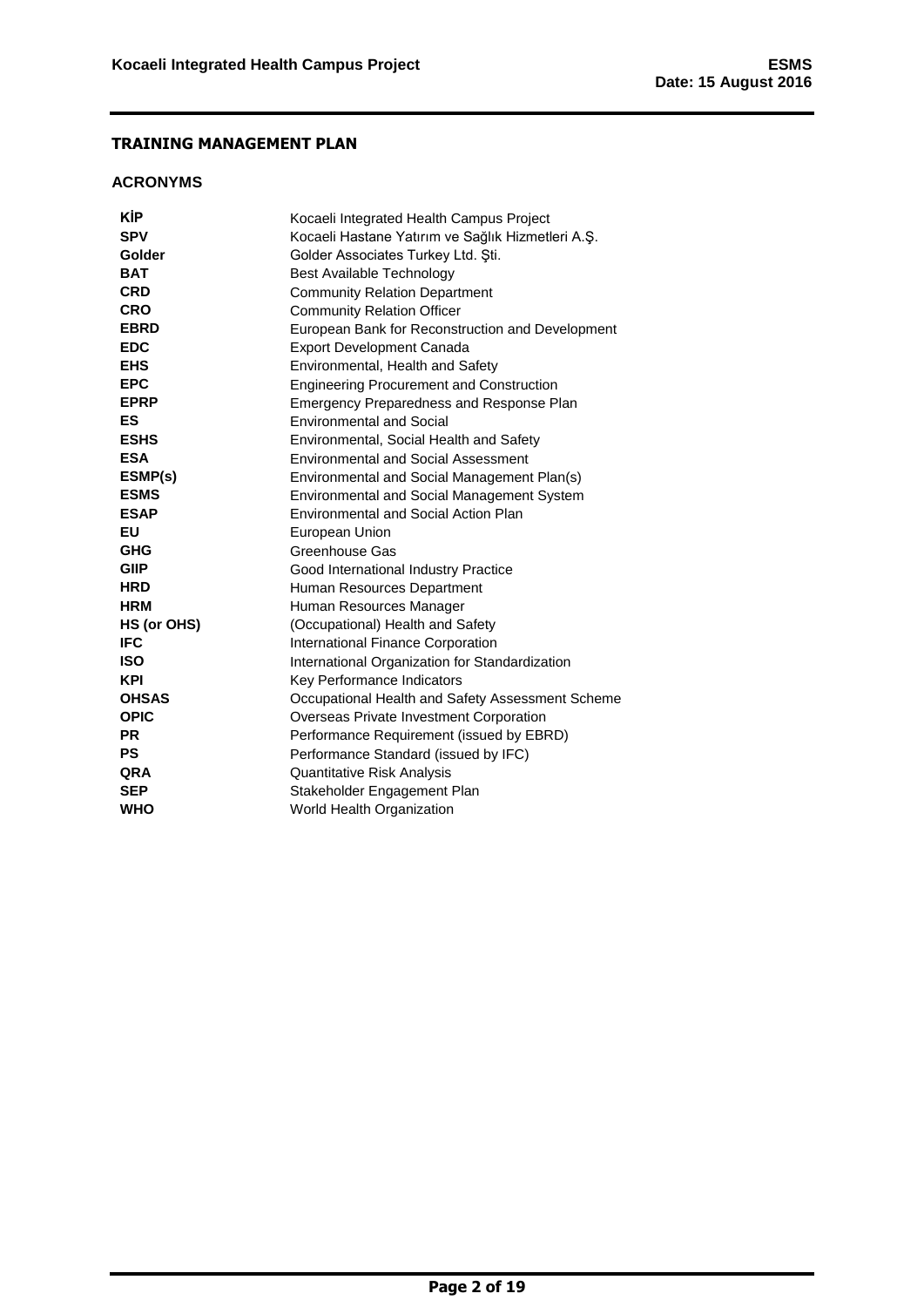# **TABLE of CONTENTS**

|     | <b>APPLICATION</b> |    |
|-----|--------------------|----|
|     |                    |    |
|     |                    |    |
| 1.0 |                    |    |
| 2.0 |                    |    |
|     |                    |    |
|     |                    |    |
|     |                    |    |
| 3.0 |                    |    |
|     |                    |    |
|     |                    |    |
| 4.0 |                    |    |
|     |                    |    |
|     |                    |    |
|     |                    |    |
|     |                    |    |
|     |                    |    |
| 5.0 |                    |    |
| 6.0 |                    | 19 |
|     |                    |    |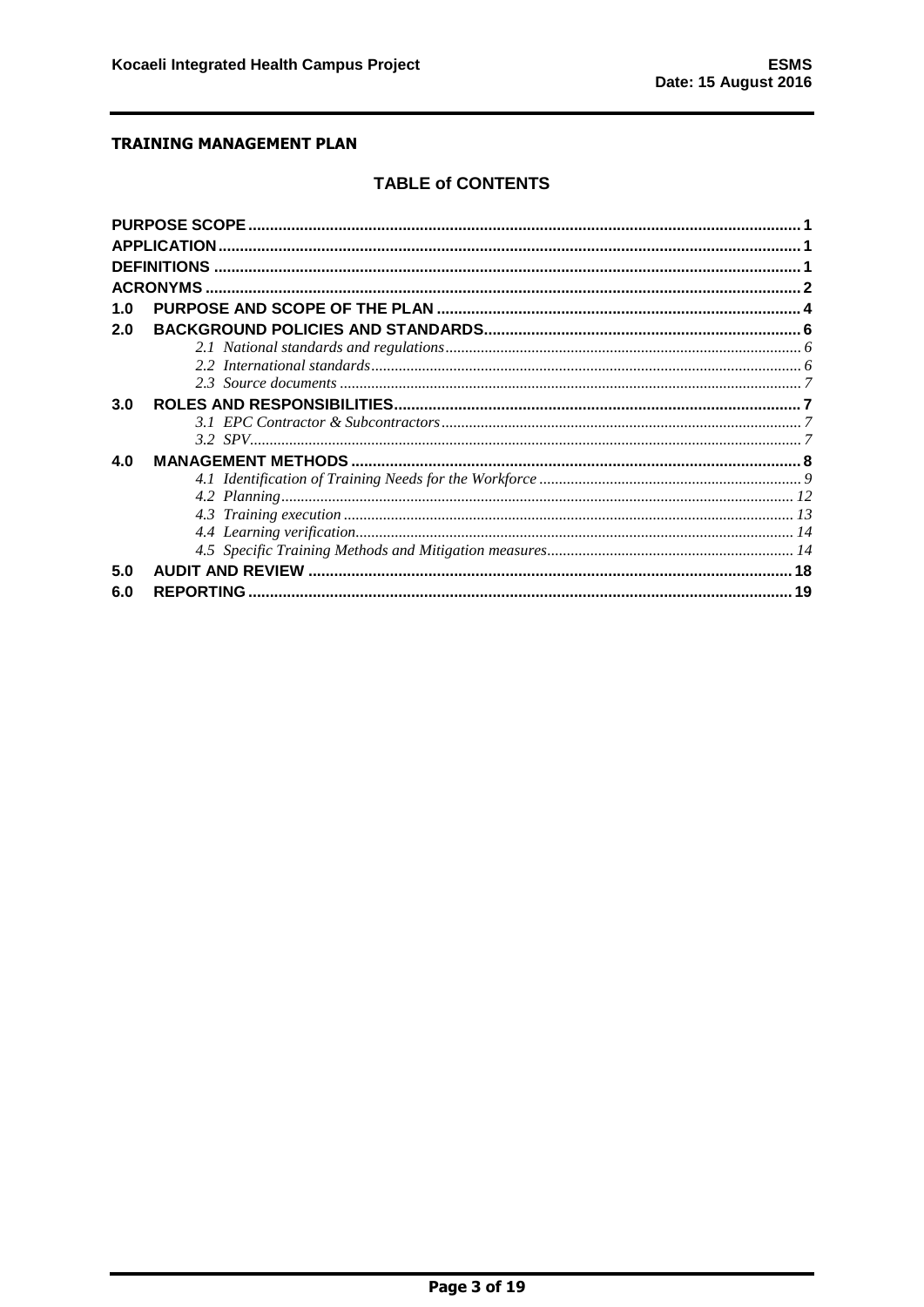#### <span id="page-4-0"></span>**1.0 PURPOSE AND SCOPE OF THE PLAN**

This Management Plan has been developed in accordance with SPV policies, the commitments undertaken by SPV in the ESA, Turkish regulatory framework, IFC Performance Standards, IFC General and Sector Specific EHS Guidelines, EBRD Performance Requirements, OPIC Environmental and Social Policy Statement and EDC. Where no national regulation or international standard/guideline applies, it considers the adoption of Good International Industry Practices (GIIP).

The purpose of this plan is to provide the general approach for developing and implementing a thorough training and awareness program for all the workers of the KİP (including SPV, EPC Contractor and Subcontractors) within the ESMS framework on the following matters: environmental, social, occupational health and safety.

The awareness program is related to the general understanding of the requirements set out in the documentation of SPV ESMS (including policies, management plans, monitoring plans and procedures).

The training program is related to specific tasks that workers have to carry out in relation to the requirements set out in the documentation of SPV ESMS and in particular in relation to OHS aspects as specifically requested by Turkish regulation.

This Plan has been structured in accordance with main requirement set out in the ISO14001 and OHSAS 18001 standards respectively for environmental management systems and occupational health and safety management systems and addresses as well requirements set out in IFC PS1 and EBRD PR1.

The plan defines the minimum requirements for:

- identification of training needs
- planning of required training to the workforce
- delivery of planned training to the workforce
- evaluation of effectiveness of training courses.

This plan includes guidelines and minimum requirements for EPC Contractor for defining:

- its own training and awareness procedure(s) appropriate to the nature and scale of the Project Construction phase; and
- its own training and awareness program(s) dedicated to its employees and to Subcontractors' employees.

This Plan has to be read in conjunction with the ESMS documentation listed below: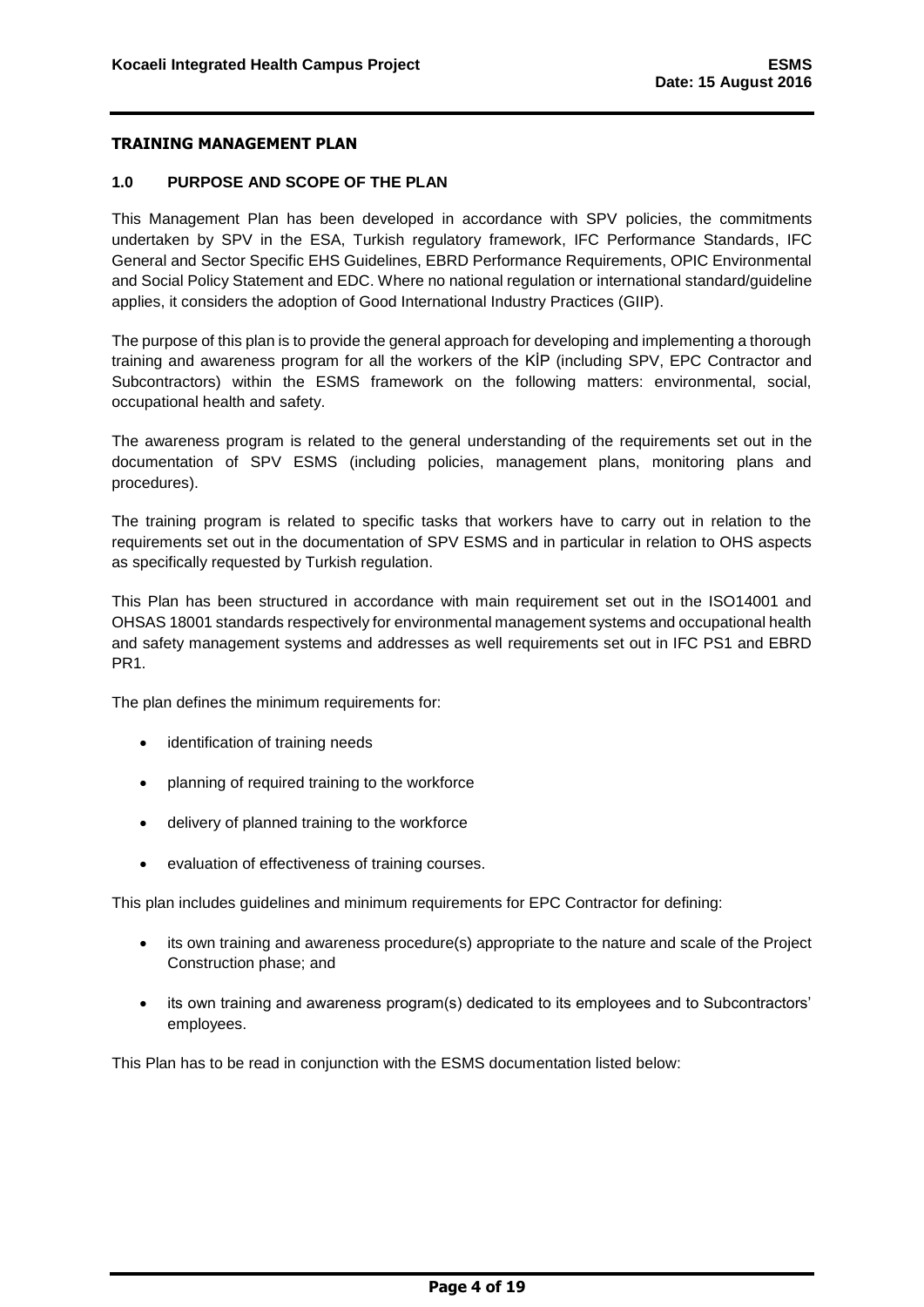| <b>Document ID</b> | <b>Document Title</b>                                                                         |  |  |
|--------------------|-----------------------------------------------------------------------------------------------|--|--|
| KIP-ESMS-POL-001   | Kocaeli Environmental, Health, Safety, Social and Human Resources Policy                      |  |  |
| KIP-ESMS-HAZ-001   | Kocaeli Hazardous Material Management and Monitoring Plan                                     |  |  |
| KİP-FSMS-WAM-001   | Kocaeli Waste Management Plan                                                                 |  |  |
| KİP-ESMS-WWM-001   | Kocaeli Waste Water Management Plan                                                           |  |  |
| KIP-ESMS-AIR-001   | Kocaeli Air Quality Management Plan                                                           |  |  |
| KIP-ESMS-NOM-001   | Kocaeli Noise and Vibration Management Plan                                                   |  |  |
| KIP-ESMS-TRA-001   | Kocaeli Traffic Management Plan (including measures for residents)                            |  |  |
| KIP-ESMS-CCM-001   | Kocaeli Construction Camp Management and Monitoring Plan (including workers<br>accommodation) |  |  |
| KIP-ESMS-EMP-001   | Kocaeli Employment and Procurement Management Plan                                            |  |  |
| KİP-ESMS-EPR-001   | Kocaeli Emergency Preparedness and Response Plan                                              |  |  |
| KIP-ESMS-SPL-001   | Kocaeli Spill Response Plan                                                                   |  |  |
| KIP-ESMS-GRM-001   | Kocaeli Grievance Mechanism Procedure                                                         |  |  |
| KIP-ESMS-LST-001   | Kocaeli Labour's Safety and Training Record Keeping Procedure                                 |  |  |
| KIP-ESMS-LAI-001   | Kocaeli Labour's Accident and Incident Record Keeping Procedure                               |  |  |
| KIP-ESMS-PRK-001   | Kocaeli Performance Record Keeping Procedure                                                  |  |  |
| KIP-ESMS-CHS-001   | Kocaeli Community Health and Safety Plan                                                      |  |  |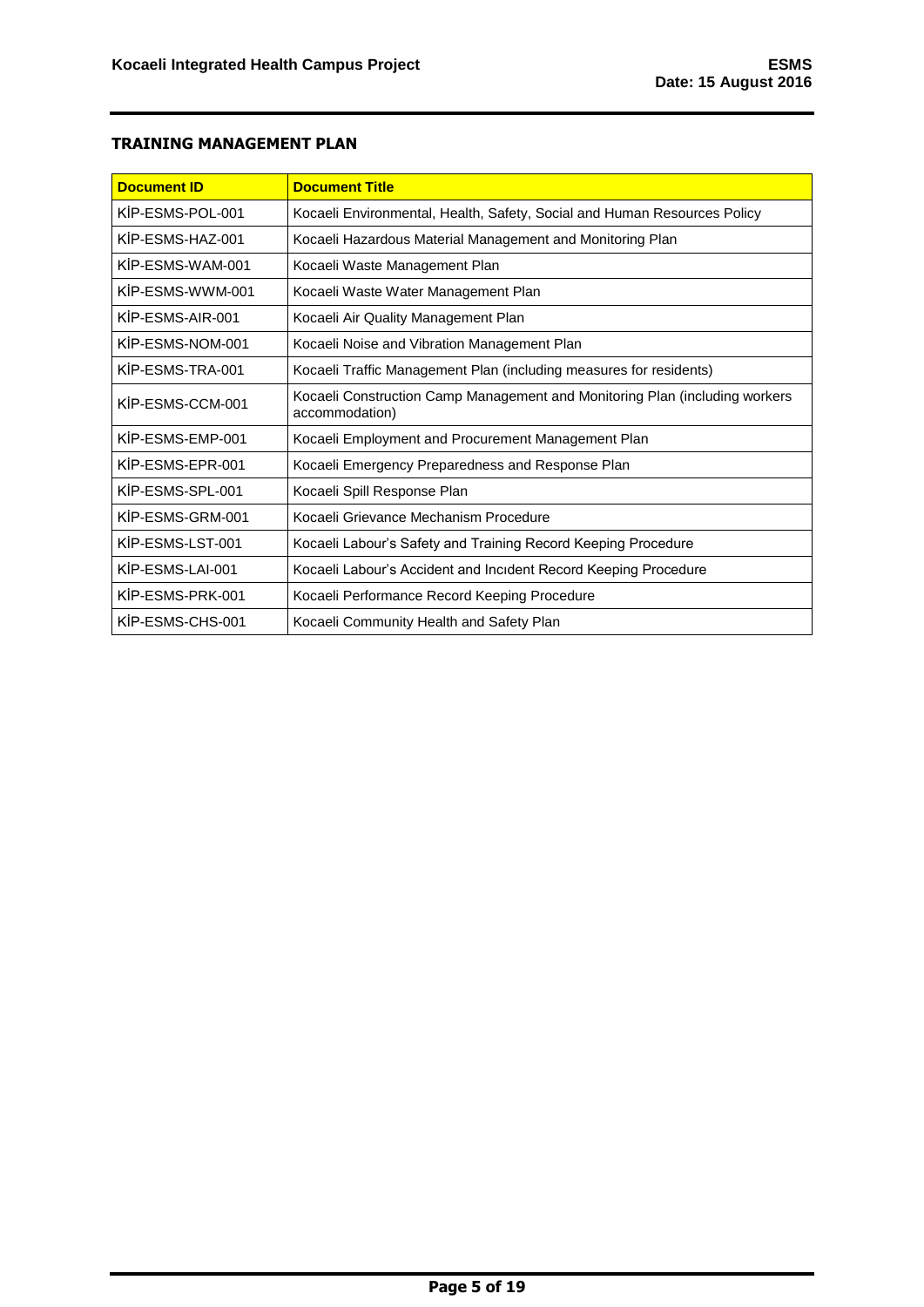#### <span id="page-6-0"></span>**2.0 BACKGROUND POLICIES AND STANDARDS**

This section includes the policies, standards and requirements of reference for this plan that are applicable, but not limited to, for the Project during Construction phase.

A number of qualitative performance parameters have been identified in section 4 below, derived from ESA commitments, Turkish regulation, IFC Performance Standards, EHS Guidelines, EBRD Performance Requirements, OPIC Environmental and Social Policy Statement and EDC as well as from GIIP.

#### *2.1 National standards and regulations*

<span id="page-6-1"></span>

| <b>TITLE</b>                                                                                  | <b>Turkish Req.</b><br>Gaz. Date |
|-----------------------------------------------------------------------------------------------|----------------------------------|
| Labor Act (Turkey) - Law No. 4857, 22.05.2003                                                 | 25134, 10/06/2003                |
| Law on Occupational Health And Safety - Law No. 6331, 20/06/2012                              | 28339, 30/06/2012                |
| Regulation on Procedures and Principles of Health and Safety Training for<br><b>Employees</b> | 28648, 15/05/2013                |
| Regulation on Occupational Safety Specialist Duties, Powers Responsibilities and<br>Training  | 28512, 29/12/2012                |

## *2.2 International standards*

<span id="page-6-2"></span>

| <b>Source</b>                                                     | <b>Document Title</b>                                                                                 |
|-------------------------------------------------------------------|-------------------------------------------------------------------------------------------------------|
| The Equator Principles Association                                | The Equator Principles, June 2013                                                                     |
| IFC - International Finance Corp.                                 | IFC Performance Standards (PS) and Guidance Notes GN)                                                 |
| IFC - International Finance Corp.                                 | <b>IFC PS1: Assessment and Management of Environmental and Social</b><br><b>Risks and Impacts</b>     |
| IFC - International Finance Corp.                                 | <b>IFC PS2: Labor and Working Conditions</b>                                                          |
| IFC - International Finance Corp.                                 | IFC PS3 : Resource Efficiency and Pollution Prevention                                                |
| IFC - International Finance Corp.                                 | <b>IFC PS4: Community Health, Safety, and Security</b>                                                |
| IFC - International Finance Corp.                                 | <b>IFC General EHS Guidelines: Environmental</b>                                                      |
| IFC - International Finance Corp.                                 | <b>IFC General EHS Guidelines: Occupational Health and Safety</b>                                     |
| IFC - International Finance Corp.                                 | <b>IFC General EHS Guidelines: Community Health and Safety</b>                                        |
| IFC - International Finance Corp.                                 | <b>IFC General EHS Guidelines: Construction and Decommissioning</b>                                   |
| EBRD - European Bank for<br><b>Reconstruction and Development</b> | <b>EBRD PR 1 - Assessment and Management of Environmental and</b><br><b>Social Impacts and Issues</b> |
| EBRD - European Bank for<br><b>Reconstruction and Development</b> | <b>EBRD PR 2 - Labour and Working Conditions</b>                                                      |
| EBRD - European Bank for<br>Reconstruction and Development        | <b>EBRD PR 3 - Resource Efficiency and Pollution Prevention and</b><br>Control                        |
| EBRD - European Bank for<br>Reconstruction and Development        | <b>EBRD PR 4 - Health and Safety</b>                                                                  |
| <b>OPIC - Overseas Private Investment</b><br>Corporation          | <b>OPIC Environmental and Social Policy Statement</b>                                                 |
| International Organization for<br>Standardization                 | ISO 14001:2004 - Environmental management systems -<br>Requirements with guidance for use             |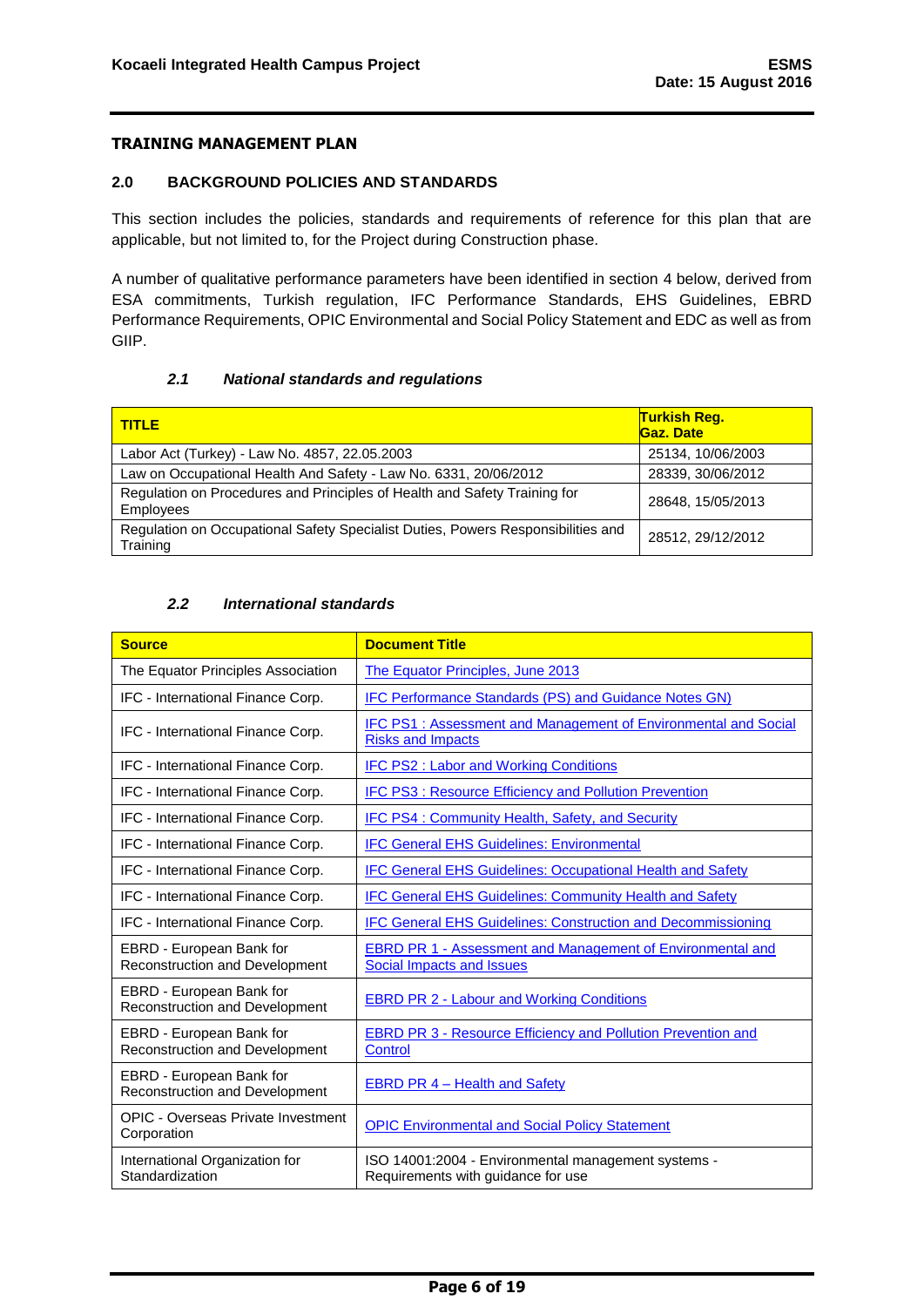| <b>Source</b>              | <b>Document Title</b>                                                             |
|----------------------------|-----------------------------------------------------------------------------------|
| <b>OHSAS Project Group</b> | OHSAS 18001 - Occupational health and safety management systems<br>- Requirements |

## *2.3 Source documents*

<span id="page-7-0"></span>This section presents source documents, i.e. documents where SPV commitments are sourced from and that are the trigger for the development and implementation of the ESMPs and in general of the ESMS documentation. They are in turn based on Turkish regulatory framework, EBRD Performance Requirements, IFC Performance Standard and Guidelines and OPIC Environmental and Social Policy **Statement** 

| <b>Document ID</b> | <b>Document Title</b>                             |
|--------------------|---------------------------------------------------|
| I ESA Report       | Environmental Social Assessment (January, 2016)   |
| KIP-ESMS-SEP-001   | SEP - Stakeholder Engagement Plan (January, 2016) |

## <span id="page-7-1"></span>**3.0 ROLES AND RESPONSIBILITIES**

Principal roles and responsibilities for the implementation of this plan are outlined below.

## *3.1 EPC Contractor & Subcontractors*

<span id="page-7-2"></span>EPC Contractor has to ensure sufficient and qualified resources are allocated on an ongoing basis to achieve effective implementation of this Plan.

EPC Contractor have to ensure the effective implementation of this plan by issuing its own Management Procedures addressing, detailing and customizing specific actions, measure activities under EPC Contractor's responsibility. The EPC Contractor Procedure has to include a description of allocated resources, responsibilities and communication procedures to relevant personnel.

EPC Contractor has to ensure that action/measures directly under EPC Contractor responsibilities are carried out timely and adequately according to Procedure requirements.

EPC Contractor has to provide relevant records to SPV as indicated in section 6 "Reporting" of this plan.

If any Subcontractor is involved, it is responsible for duly implementing requirements included in EPC Contractor Procedures under the EPC Contractor supervision.

## *3.2 SPV*

<span id="page-7-3"></span>SPV Management has to ensure sufficient and qualified resources are allocated on an ongoing basis to achieve effective implementation of actions, measures and monitoring activities under SPV's responsibility. SPV Management is responsible for:

- Plan final approval;
- Training and awareness program final approval;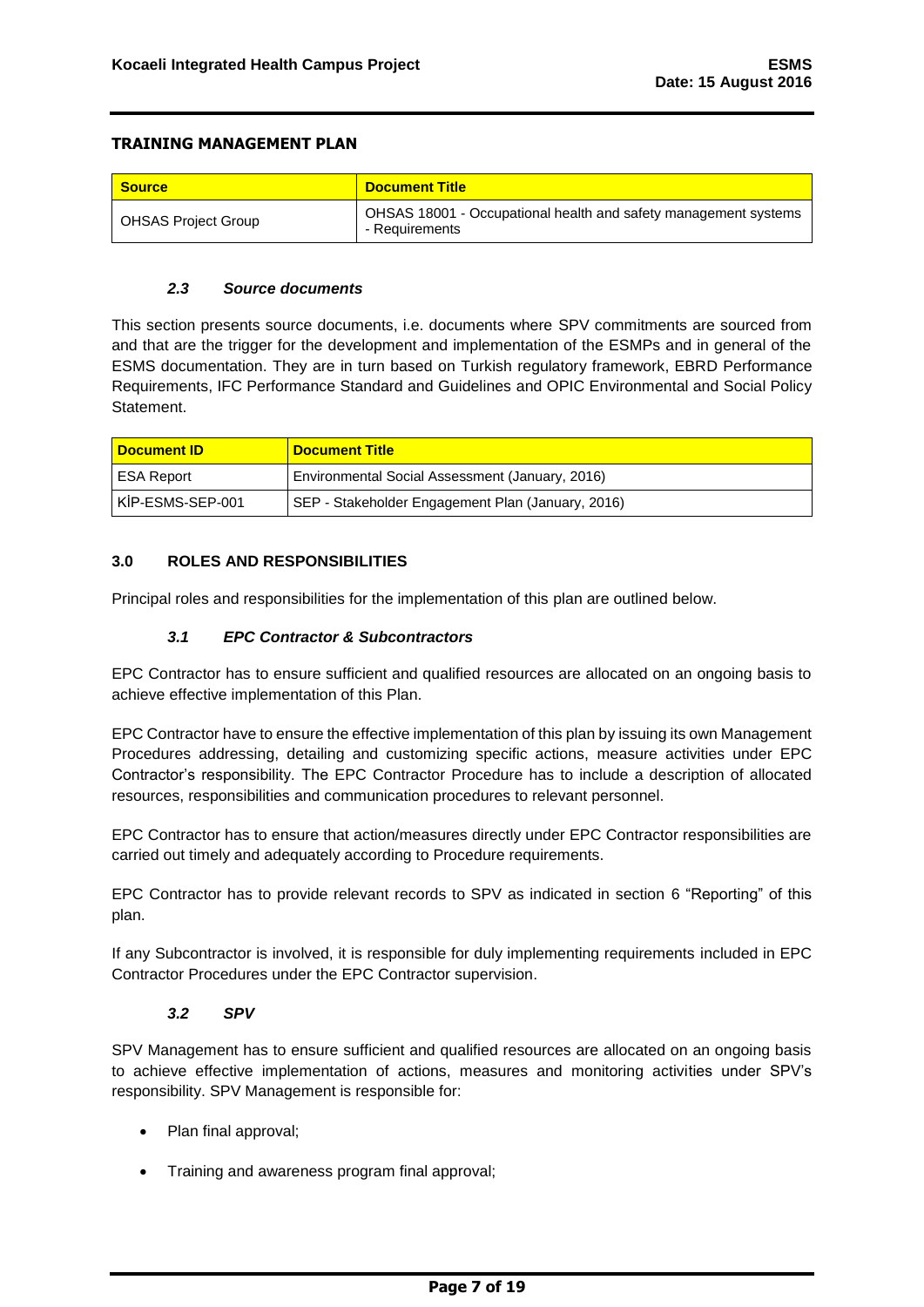taking appropriate actions to address major Non-Conformities based on audit reports, performance monitoring reports and on HSE Manager proposed approach.

SPV HSE Manager is responsible for:

- ensuring that this Plan is up to date and appropriate to the nature and scale of the KİP and ensuring that this Plan is implemented effectively by EPC Contractor;
- ensures that the ESHS training program is in place;
- ensuring that action/measures directly under SPV responsibilities are carried out timely and adequately according to Plan requirements;
- proposing to SPV Management, if necessary, amendments and/or updates to this Plan and issuing plan revisions:
- programming inspections and audit activities to ensure the correct implementation of this Plan and of EPC Contractor Procedure;
- addressing Non-Conformities through the definition of Preventive/Corrective actions;
- bringing major Non-Conformities immediately to the attention of SPV Management, to stakeholders and to the Lenders;
- collecting, organizing and reviewing monitoring data and performance monitoring reports and providing summary results of such reports to SPV Management.

The SPV HSE Manager ensures that training program (for health and safety) aspects is implemented with the support of company Doctor and that safety personnel under his control have the required training.

The SPV HSE Manager ensures that training program (for environmental aspects) aspects is implemented and that personnel under his control have the required training.

Both HSE Managers coordinate the training for the Site inspectors and develop, assist and conduct on-Site orientation and training for all levels of personnel.

#### <span id="page-8-0"></span>**4.0 MANAGEMENT METHODS**

The training of SPV's and EPC Contractors' workers is a systematic process that is based on the performance of periodic training courses and awareness activities, planned according to a Training and Awareness Program which will be prepared by SPV.

SPV and EPC Contractor ensures that adequate training is provided to all Project employees and managers, ensuring that:

 Personnel is aware of the importance of developing and implementing SPV and EPC Policies and EMPs and procedures and fulfilling requirements therein and that failure in fulfilling these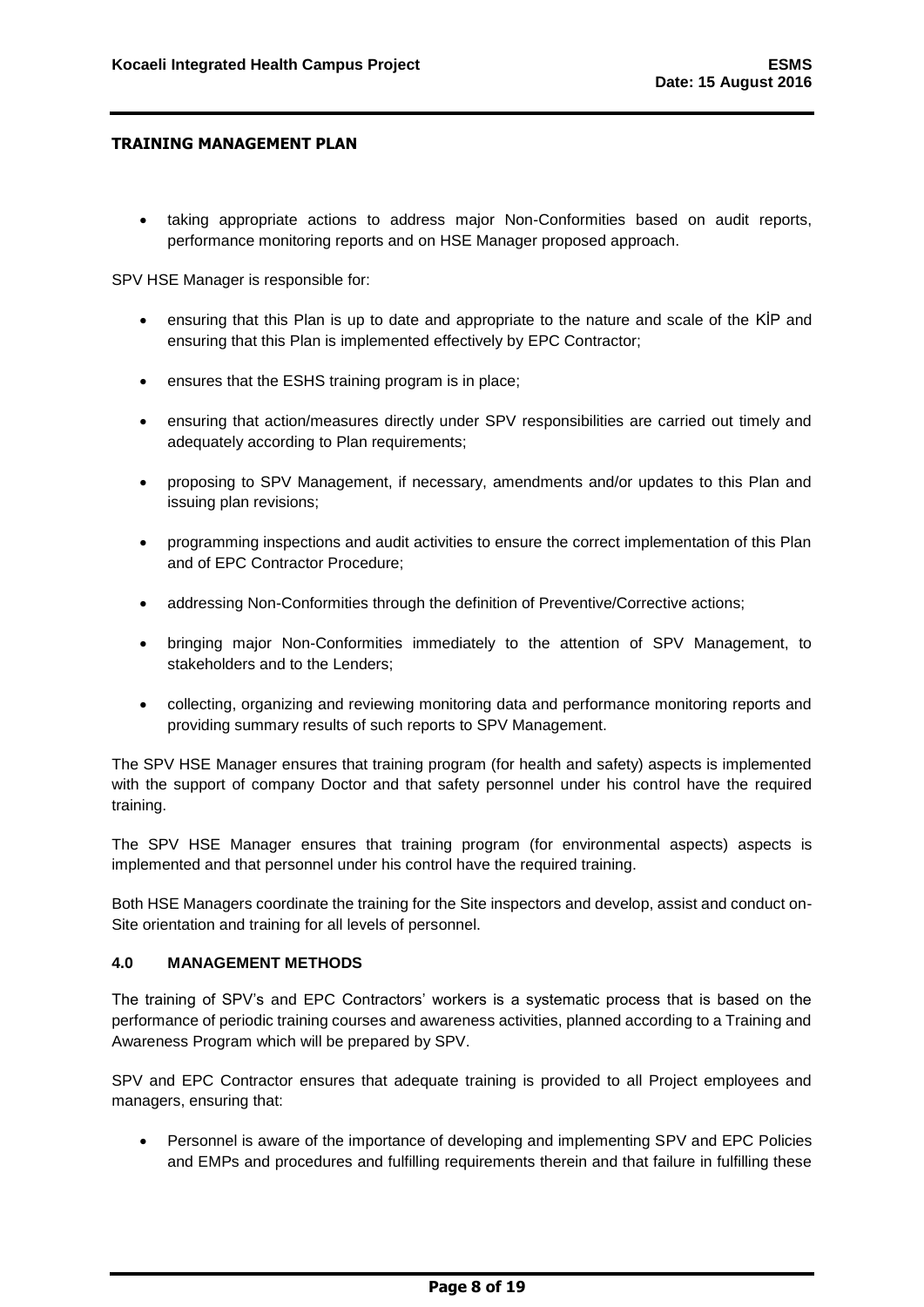requirements may lead to significant impacts to the Environment, to community and to KİP workers;

- Personnel with direct responsibility for the Project's environmental, social, health and safety performances have the knowledge, skills, and experience necessary to perform their work, including current knowledge of the applicable laws, regulations and requirements of international standards (IFC, EBRD etc.);
- Personnel possess the knowledge, skills, and experience to implement the specific measures and actions required under the ESMS and the methods to perform such actions in a competent and efficient manner.

This section addresses the single steps of the training process:

- identification of training needs;
- planning of required training to the workforce;
- delivery (or execution) of planned training to the workforce; and
- evaluation of effectiveness of training courses.

It provides also specific instruction for developing and maintaining an updated training program, under the responsibility of HSE department with the support of the HR department and if need with the support of specialized training contractors.

#### *4.1 Identification of Training Needs for the Workforce*

<span id="page-9-0"></span>Training needs related to ESHS matters are primarily assessed by HSE department in collaboration with HR department, taking into account the following:

- All Project employees and managers need to be aware of the main requirements of the SPV ESMS and therefore have to attend a training course providing general information regarding the purpose, scope and main requirements of the ESHS policies and of the ESMPs;
- Top management has to be knowledgeable of main processes of the ESMS and in particular regarding auditing and management review processes; HSE Manager identifies training needs for the top management;
- HSE department staff has to be competent and knowledgeable regarding ESHS Turkish regulations, international standards and GIIPs (with potentially different levels of detail);
- Auditors and inspectors have to receive adequate and detailed training on the ESMS documentation requirements and related to auditing and inspecting techniques;
- Project employees that have specific task defined under the ESMS documentation (ESMPs, procedures, monitoring plans and work instructions) have to be competent and knowledgeable regarding the specific matter concerned; if a competence gap is identified, they have to attend specific training courses;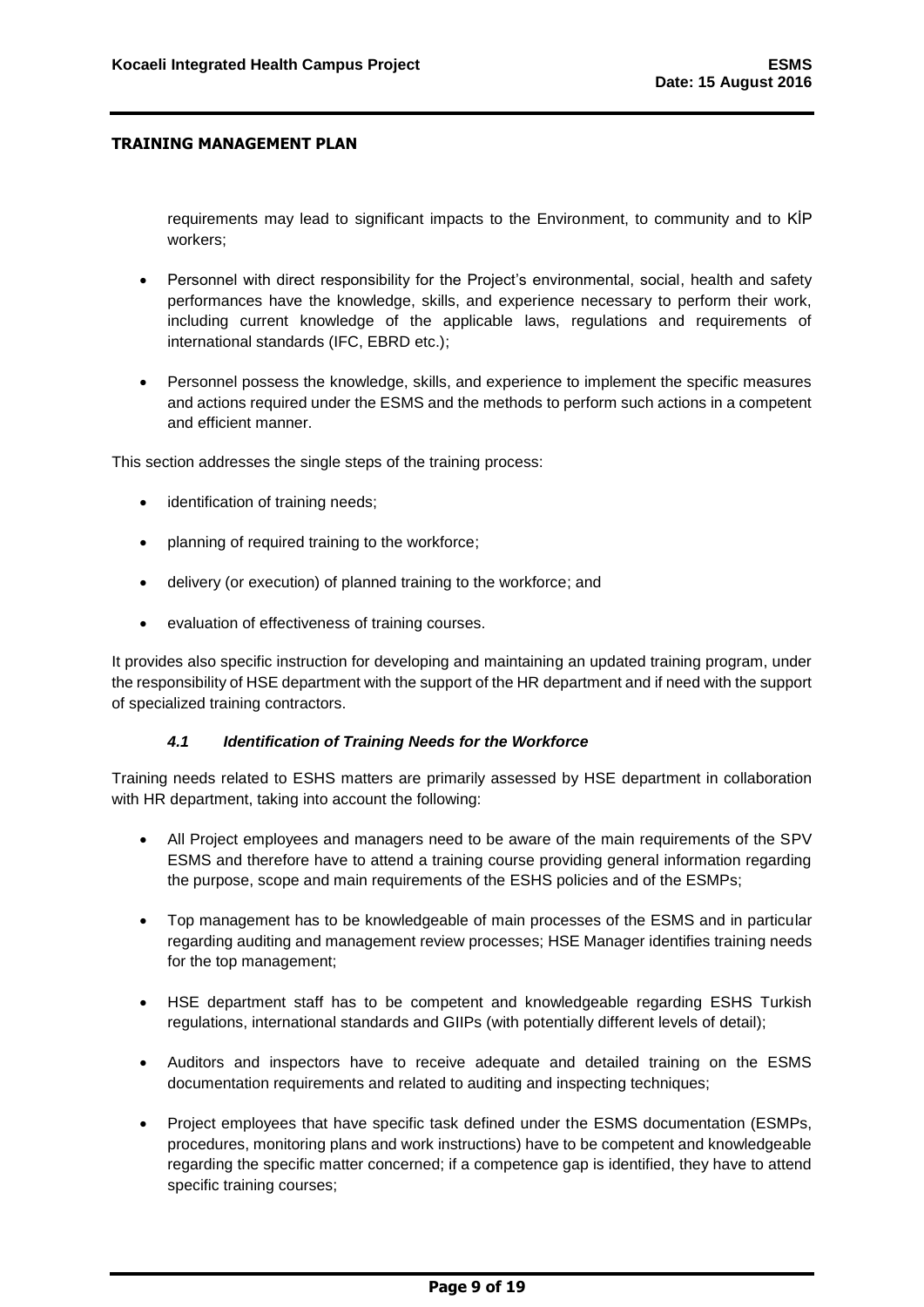- Employees' and managers' competence gaps are identified by the related Manager/supervisor and are communicated by HSE department and evaluated by the HSE department with the support of HR department;
- All workers have to attend OHS training courses as required by Turkish regulation;

Assessment of competence gaps is carried out by all managers/supervisor that have the responsibility of supervising/directing the work of a number of employees based on the above considerations. This assessment is carried out:

- At least on an half annual basis before the issuing of the training program update, on specific request of the HR department;
- When new or changed regulations comes into force or when new or changed ESMS policies/plans/procedures are issued, as communicated by the HSE Manager;
- On an ongoing basis when the following circumstances may occur; recently hired employees or employees' role changes;
- On the basis of the internal and external audits outcomes.

After having assessed the gaps (following specific request or when the above circumstances have occurred) Managers/supervisors communicate to HSE department actual training needs. The managers/supervisors are encouraged to ask the support of HSE and HR departments for the assessment of the competence gaps and training needs.

#### *Specific provisions for OHS training*

Provision of training to the employees is one of the methods for minimizing the workplace hazards and illness.

Definitive sources for the identification of training needs for the workforce are:

- The results of risk assessment where required training to be provided to the workers is identified as a risk/hazard minimization measure;
- Statutory and Corporate requirements: Training must be developed and presented for those employees who perform specific types of work including occupational health and safety critical works in accordance with Turkish Legislation, and SPV corporate requirements;
- Safety Data Sheets;
- Near miss and incident/accident recording, investigations, trends etc.

During the process of selecting new or replacement employees, the manager/supervisor will assess required competencies and OHS training needs.

All personnel will receive an initial orientation for the project site and offices at which they are to be employed or for which they require regular access.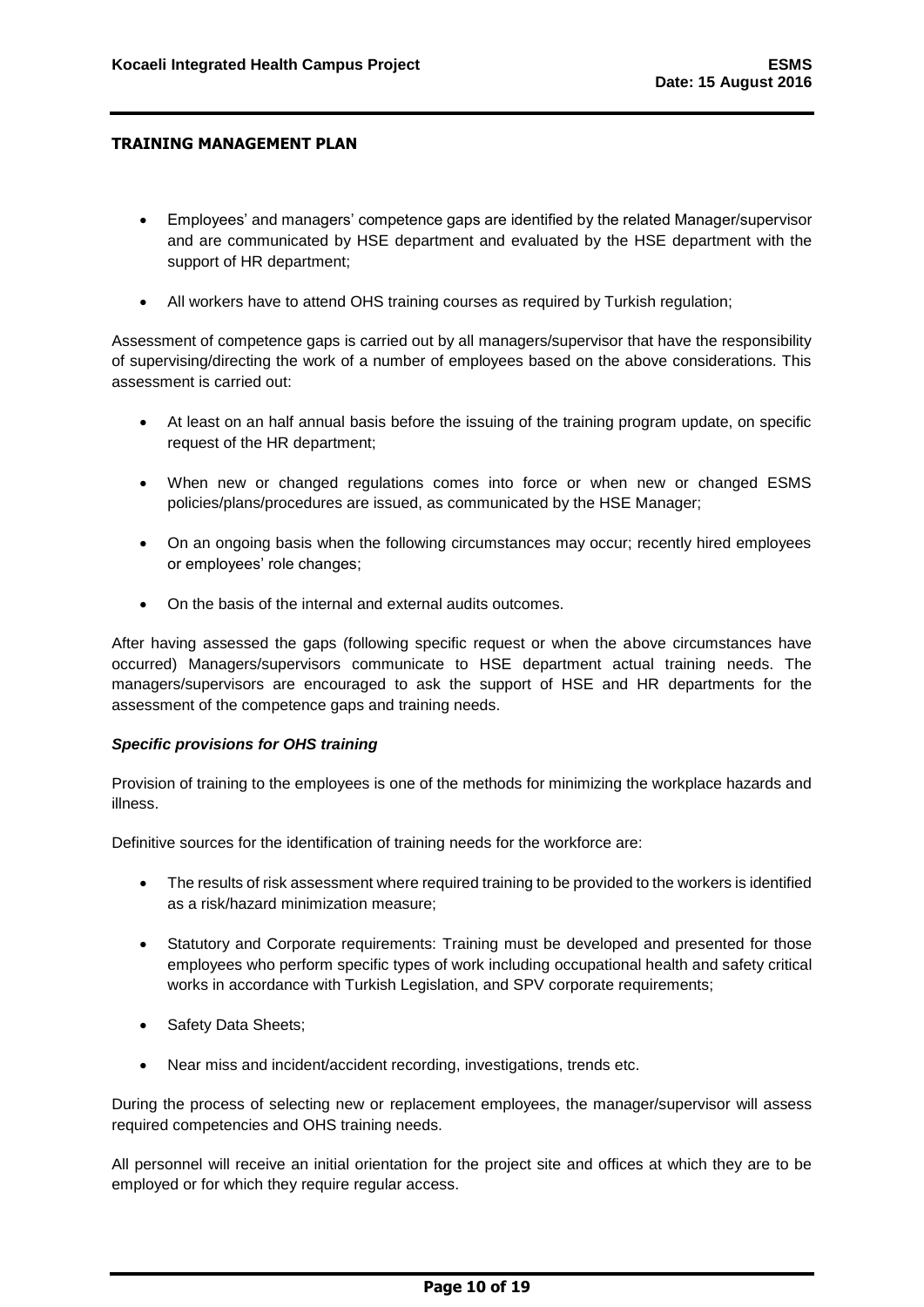A basic occupational training program and specialty courses will be provided, as needed, to ensure that workers are oriented in relation to the specific hazards of individual work assignments and tasks.

Training will be provided to management, supervisors, workers, interns and occasional visitors to areas of risks and hazards.

Following non-exclusive list of training topics is given as the minimum training requirements for a construction site:

#### **General OHS Trainings**

- $\circ$  OHS orientation training for all employees consisting of basic hazard awareness, site specific hazards, safe work practices, and emergency procedures for fire, evacuation, and natural disaster, as appropriate, any site-specific hazard or colour coding in use;
- $\circ$  New employee training on the basic site rules of work at / on the site and of personal protection and preventing injury to fellow employees;
- o A visitor orientation and control program ensuring visitors do not enter hazard areas unescorted;
- o Emergency response training for all employees;
- o Use of PPE;
- o Safety Data Sheet;
- o Workplace hygiene;
- o Risk assessment;
- $\circ$  Health awareness on transmissible diseases for all employees especially the ones who are staying in the construction camp.

## **Specific OHS Training**

- o Release/spill prevention;
- o Inspection and maintenance;
- o First aid and rescue training for dedicated personnel;
- o Detailed/specific training to the emergency response team(s);
- o Safe operation of specialized vehicles such as forklifts, including safe loading/unloading, load limits;
- o handling of flammable materials;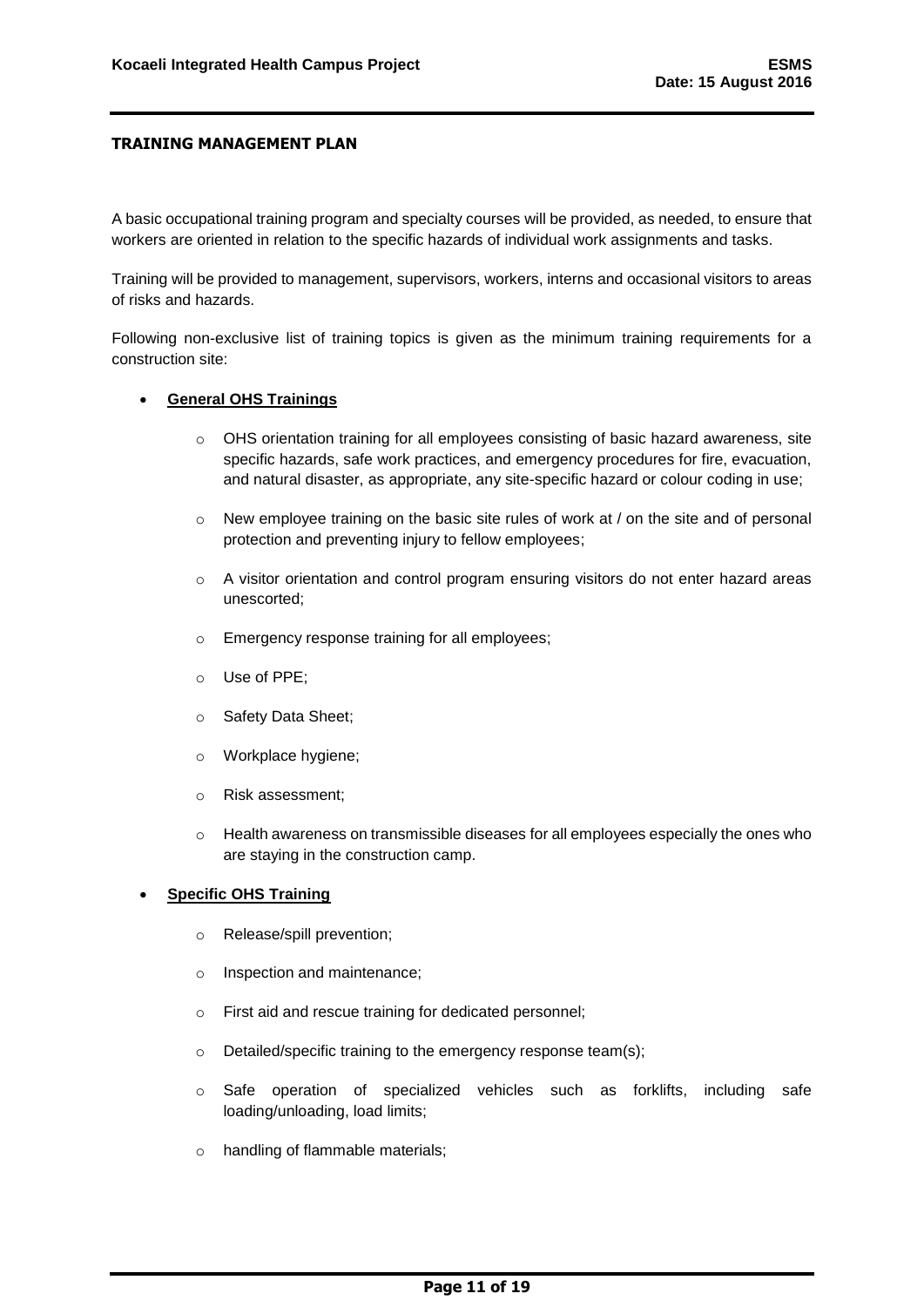- o Hazardous material handling including hazardous wastes;
- o Chemical Handling;
- o Biological hazards;
- o Permit to work;
- o Confined space entry;
- o Welding;
- o Lifting and materials handling;
- o Any site-specific hazard or colour coding;
- o Working at height safety;
- o Use of PPE for specific tasks (oxygen masks for confined space entry, safety belt for working at height);
- o Trainings for the specific workplace hazards: ex: hand tools, electrical safety, hot weather, welding hazards;
- o Specific hazards & risk related to work activities; and
- o Scaffold and Ladder Safety.

#### *4.2 Planning*

<span id="page-12-0"></span>The HSE department with the support of HR department, based on the training needs assessment carried out by Managers/supervisors, issues on annually basis a Training and awareness program.

The training and awareness program is updated ongoing by the HSE department:

- training needs identified and communicated by managers supervisors;
- specific training needs:
- SPV management identify specific training need during Management review process;
- When new or changed regulations come into force based on judgment of HSE Manager;
- On the basis of the internal and external audits outcomes.

The training program contains:

- Training course ID and title;
- Specific training objectives;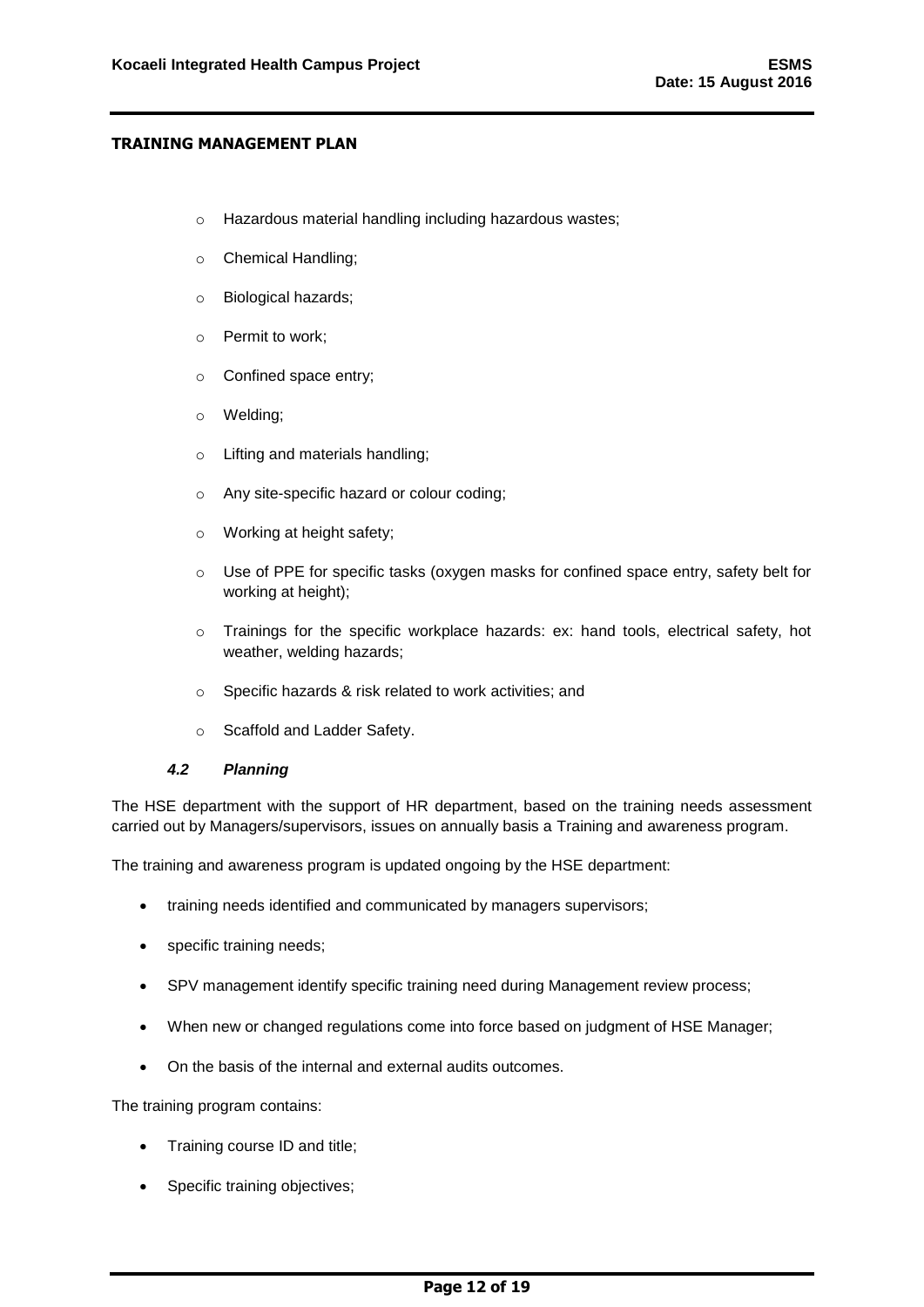- Employees/departments to be trained;
- Schedule for the delivery of training courses and duration;
- Assigned trainers (internal and/or external).

## *4.3 Training execution*

<span id="page-13-0"></span>HSE department communicates to the employees/managers needing training the planned date for the courses and their objectives in advance ensuring that people can actually attend to the courses and there are no overlaps with other duties; this will be obtained also coordinating with all the managers. Planning should also consider backup courses for people that could not attend in the first planned dates.

HRD is responsible for providing adequate location and tools (projectors, boards, etc.) at the planned dates of the training courses.

HSE department is responsible for the delivery of the training sessions relying on internal resources (e.g. from the HSE staff) or on specialized training contractors; the choice of the trainers is responsibility of the HSE Manager and have to be based on trainer qualification.

The trainer will provide training material such as presentations to be projected, papers documents to be distributed etc. HSE department keep all training materials as record.

All the trainings courses completed and attendees' participation are recorded using the "Training/awareness Participation Form" which is presented Appendix 2 of the Labour's Safety and Training Record Keeping Procedure (KİP-ESMS-LST-001). The training participation form is provided before the start of the course to the trainer by the HSE department and it is collected at the end by the HSE department together with training materials (e.g. presentations shown, paper material distributed). It contains:

- Training course ID
- Date of the training course
- Training course location
- Duration in hours
- Title and short description of training subject and reference to the training material (to be filled by the trainer)
- Name of trainer and signature
- The means to determine whether the training program is effective/learning verification
- A list with the names of employees/manager that attended the course, their role and signature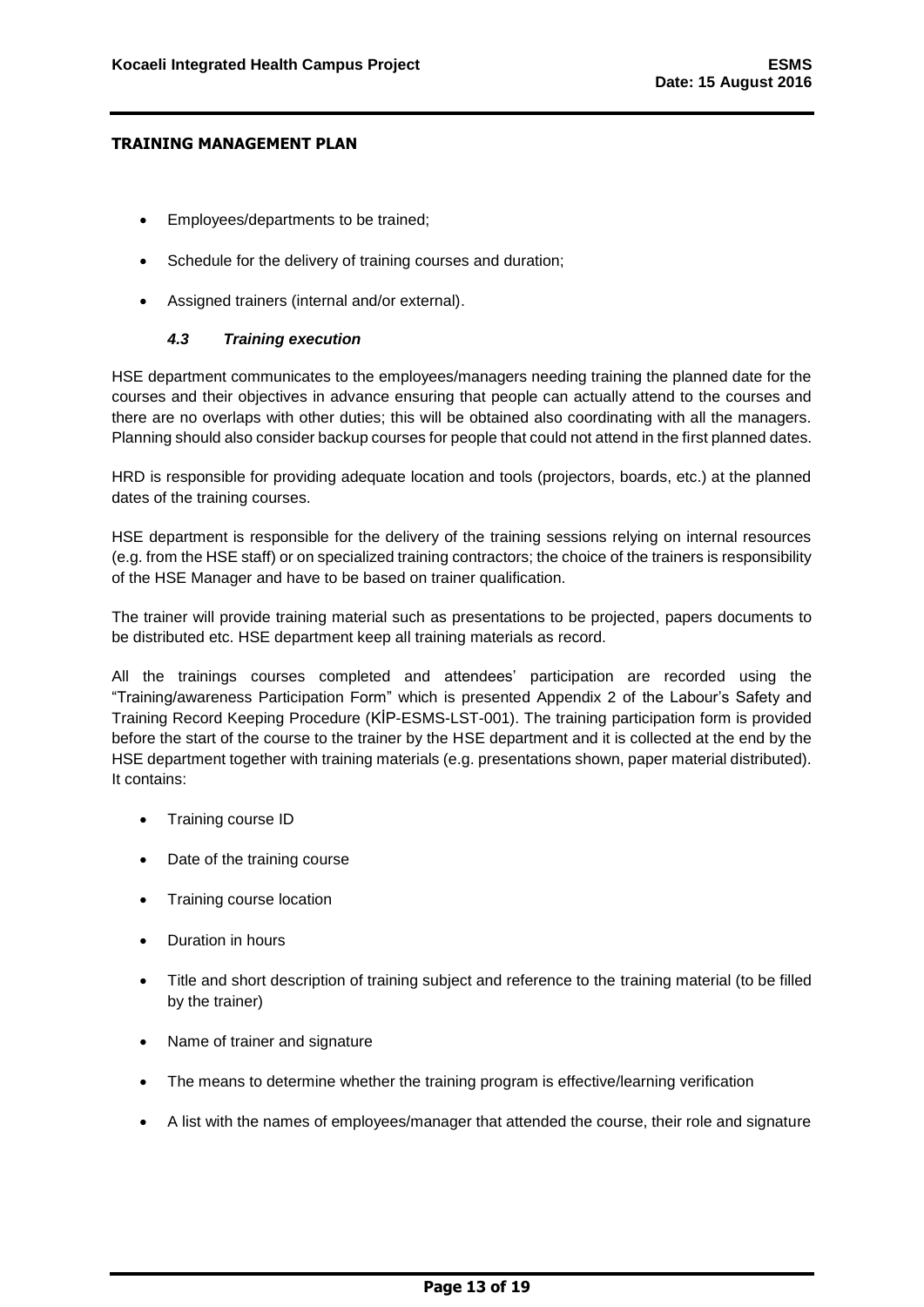## *4.4 Learning verification*

<span id="page-14-0"></span>The trainer in agreement with HSE Manager decides whether a learning verification is advisable and, in case, prepare all the arrangements for the planned verification. The learning verification can be conducted using the following means:

- Questionnaires with open and/or closed questions;
- Workgroups
- Interviews.

HSE department may decide to distribute questionnaires for training/trainer evaluation at the end of the course.

## *4.5 Specific Training Methods and Mitigation measures*

<span id="page-14-1"></span>The following table details the management methods and mitigation measures/actions identified to address the training needs of the workforce in the Construction phase.

For each method and measure/action identified, the table shows:

- The identification code (ID);
- the reference (or source) documents (i.e. ESA, Turkish regulations, permits, IFC Performance Standards and EHS Guidelines, EBRD Performance Requirements and OPIC or other GIIP);
- frequency/timing of the measure/action, as applicable;
- Key Performance Indicator (KPI), if applicable, and related quantitative target or qualitative acceptance criteria;
- the related responsibility for implementing the measure/action.

For the measures actions where no KPI can be identified the cells reports "n.a." (not applicable). In this case an on/off acceptance criteria will apply; in other words the acceptance criteria set is a qualitative one, such as "the measure/action has been implemented effectively".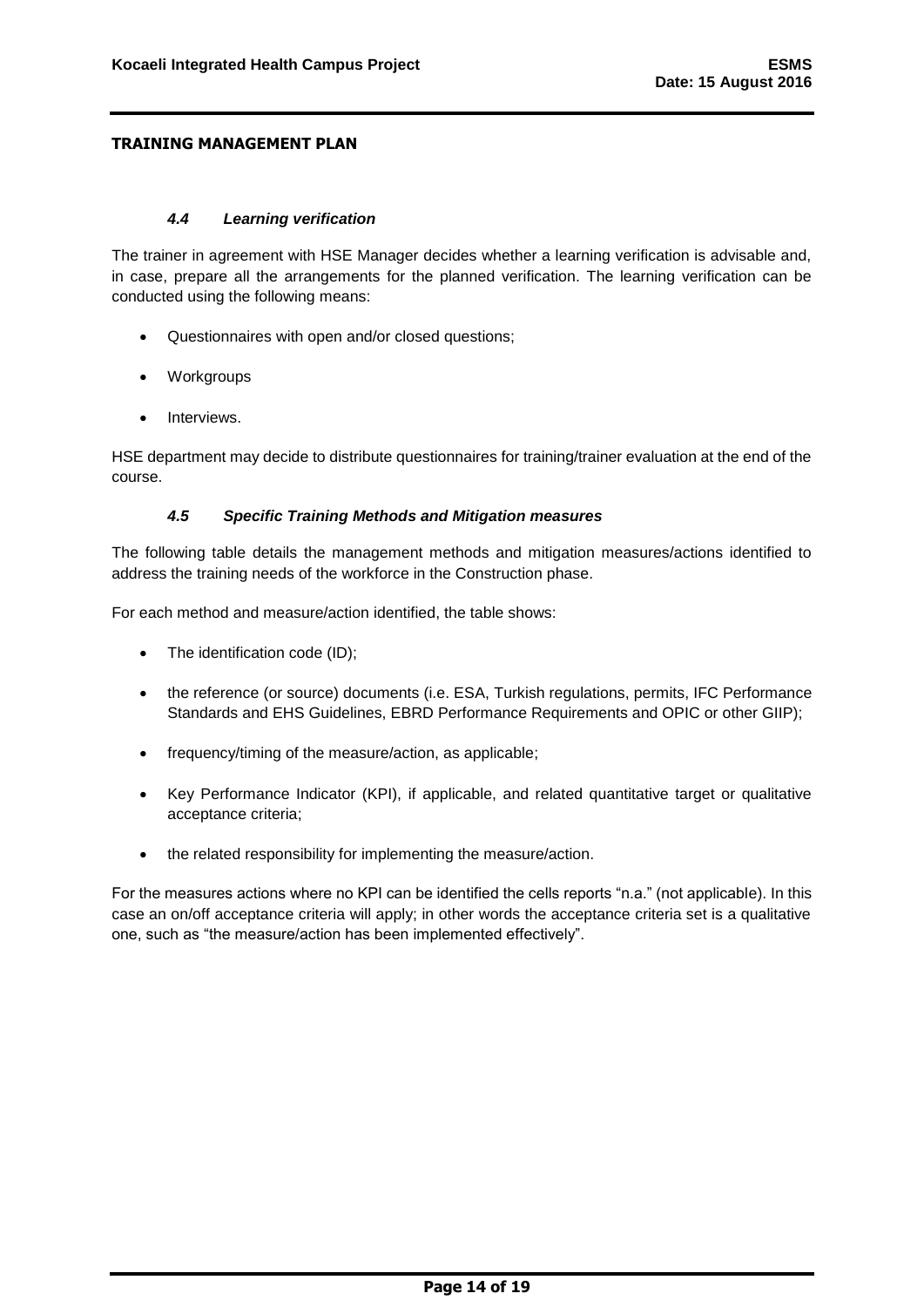# **Date: 15 August 2016**

| ID.           | Source doc.                                                    | <b>Action/Measure description</b>                                                                                                                                                                                                                                                                                                                                                                                                                                                     | Frequency/<br><b>Timing</b> | <b>KPI</b>                                         | Target/<br><b>Acceptance</b><br>criteria                              | <b>Responsibilities</b> |  |  |
|---------------|----------------------------------------------------------------|---------------------------------------------------------------------------------------------------------------------------------------------------------------------------------------------------------------------------------------------------------------------------------------------------------------------------------------------------------------------------------------------------------------------------------------------------------------------------------------|-----------------------------|----------------------------------------------------|-----------------------------------------------------------------------|-------------------------|--|--|
|               | <b>Management controls</b>                                     |                                                                                                                                                                                                                                                                                                                                                                                                                                                                                       |                             |                                                    |                                                                       |                         |  |  |
| <b>TRN-01</b> | Law No. 6331,<br>20/06/2012<br><b>IFC PS4</b><br>EBRD PR4 § 3  | The employer will have a duty to ensure the safety and health<br>of workers in every aspect related to the work including<br>provision of training and communication to the employees.                                                                                                                                                                                                                                                                                                | ongoing                     | $%$ of<br>employees<br>trained                     | 100% of<br>employees<br>trained on the<br>relevant topics             | SPV/EPC Contractor      |  |  |
| <b>TRN-02</b> | Law No. 6331,<br>20/06/2012<br><b>IFC PS4</b><br>EBRD PR4 § 10 | Employers ensure that employees take the OHS trainings.<br>These trainings will especially consist of pre-task trainings,<br>trainings in case the job or the equipment changes or different<br>technology is applied. The trainings are repeated with the<br>changing work environment and occurring new risks. The<br>trainings are repeated when required and in routine intervals.<br>Employers consult with the employee representative on the<br>planning of the OHS trainings. | ongoing                     | $%$ of<br>employees<br>trained                     | 100% of<br>employees<br>trained on the<br>relevant topics             | SPV/EPC Contractor      |  |  |
| <b>TRN-03</b> | Law No. 6331,<br>20/06/2012<br><b>IFC PS4</b><br>EBRD PR4 § 10 | Employees' representatives will be entitled to appropriate<br>training.                                                                                                                                                                                                                                                                                                                                                                                                               | ongoing                     | $%$ of<br>Employees'<br>representatives<br>trained | 100% of<br>Employees'<br>representatives<br>on the relevant<br>topics | SPV/EPC Contractor      |  |  |
| <b>TRN-04</b> | Law No. 6331,<br>20/06/2012                                    | On the conditions when there are statutory (legal)<br>requirements for occupational trainings for dangerous and<br>very dangerous works, the workers without certification on<br>such trainings, cannot start working.                                                                                                                                                                                                                                                                | ongoing                     | n.a.                                               | Employees have<br>all statutory<br>(legal) trainings                  | SPV/EPC Contractor      |  |  |
| <b>TRN-05</b> | Law No. 6331,<br>20/06/2012                                    | Employees who have had occupational accident or disease will<br>receive additional training on reasons for the accident or<br>disease, ways to protect themselves and safe working<br>methods. Furthermore; workers who are away from work for<br>any reason for more than six months will receive refresher<br>training before return to work                                                                                                                                        | ongoing                     | $%$ of<br>employees<br>trained                     | 100% of<br>employees<br>trained on the<br>relevant topics             | SPV/EPC Contractor      |  |  |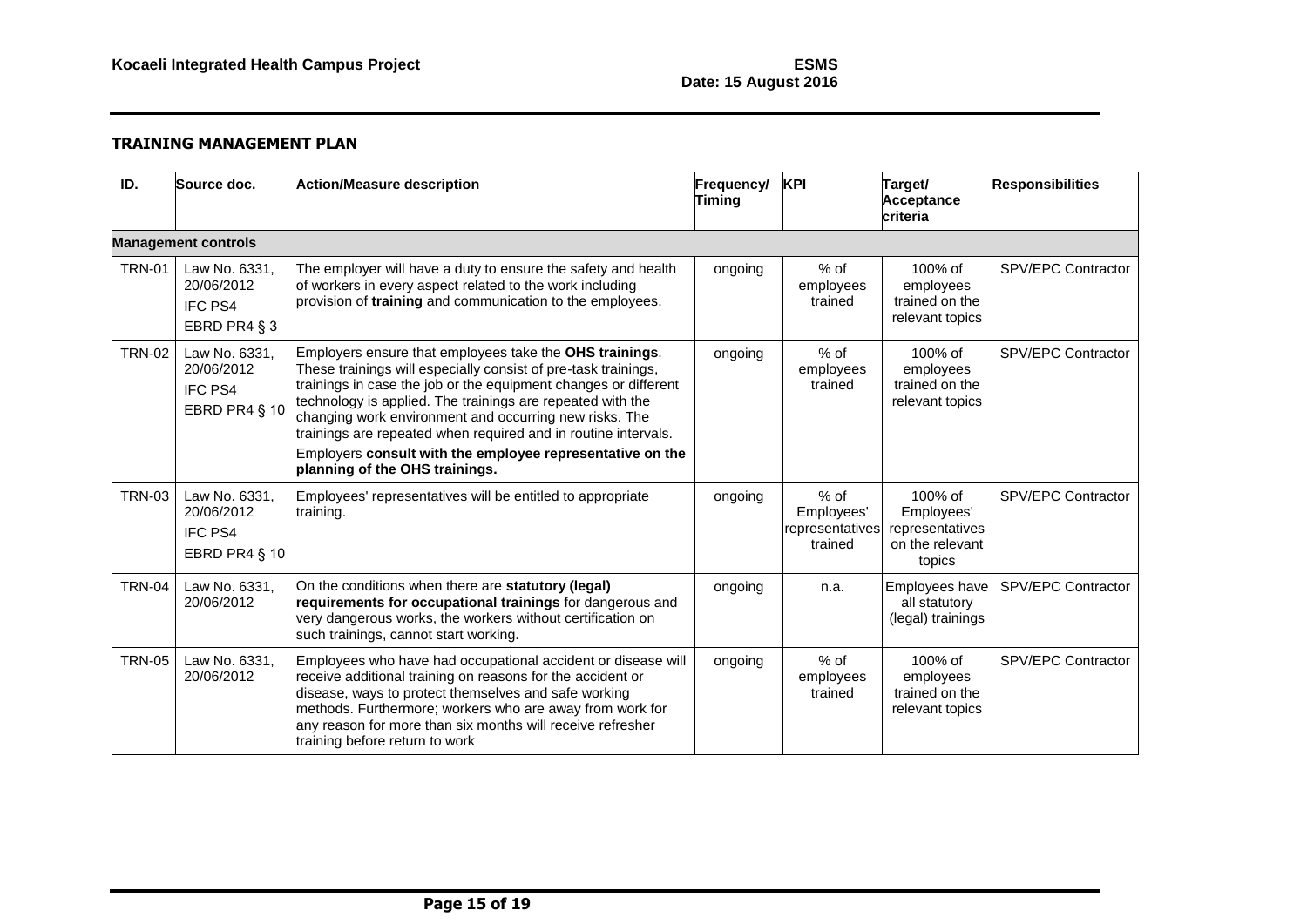# **Date: 15 August 2016**

| ID.           | Source doc.                                                                                                       | <b>Action/Measure description</b>                                                                                                                                                                                                                                            | Frequency/<br>Timing | <b>KPI</b>                     | Target/<br><b>Acceptance</b><br>criteria                             | <b>Responsibilities</b>   |
|---------------|-------------------------------------------------------------------------------------------------------------------|------------------------------------------------------------------------------------------------------------------------------------------------------------------------------------------------------------------------------------------------------------------------------|----------------------|--------------------------------|----------------------------------------------------------------------|---------------------------|
| <b>TRN-06</b> | Law No. 6331.<br>20/06/2012                                                                                       | Employer will make sure the workers under temporary work<br>relations (i.e. subcontractors) take the necessary trainings<br>on the OHS risks.                                                                                                                                | ongoing              | $%$ of<br>employees<br>trained | $100\%$ of<br>employees<br>trained on the<br>relevant topics         | <b>SPV/EPC Contractor</b> |
| <b>TRN-07</b> | IFC-EHS GL:<br><b>OHS</b><br><b>IFC PS4</b><br><b>EBRD PR4</b>                                                    | Provisions should be made to provide OHS orientation training<br>to all new employees to ensure they are apprised of the basic<br>site rules of work at / on the site and of personal protection and<br>preventing injury to fellow employees.                               | ongoing              | $%$ of<br>employees<br>trained | 100% of<br>employees<br>trained on the<br>relevant topics            | SPV/Contractor            |
| <b>TRN-08</b> | IFC-EHS GL:<br><b>OHS</b><br><b>IFC PS4</b><br>EBRD PR4                                                           | Minimize the hazard through design of safe work systems and<br>administrative or institutional control measures. Examples<br>include job rotation, training safe work procedures, lock-out<br>and tag-out, workplace monitoring, limiting exposure or work<br>duration, etc. | ongoing              | $%$ of<br>employees<br>trained | 100% of<br>employees<br>trained on the<br>relevant topics            | <b>SPV/EPC Contractor</b> |
| <b>TRN-09</b> | Regulation on<br>Procedures and<br>Principles of<br>Health and<br><b>Safety Training</b><br>for Employees<br>GIIP | Promote ESHS policies through training, supervision, regular<br>reviews and consultation.<br>In particular develop and implement a Training and awareness<br>program in order to make all employees and managers aware<br>of the main requirements of the ESMS               | ongoing              | % of<br>employees<br>trained   | Training and<br>awareness<br>program<br>developed and<br>implemented | <b>SPV/EPC Contractor</b> |
| <b>TRN-10</b> | Law No. 6331,<br>20/06/2012                                                                                       | The trainings are repeated with the changing work<br>environment and occurring new risks. The trainings are<br>repeated when required and in routine intervals.                                                                                                              | ongoing              | Training<br>Records            | Full compliance<br>with legislation                                  | SPV/EPC Contractor        |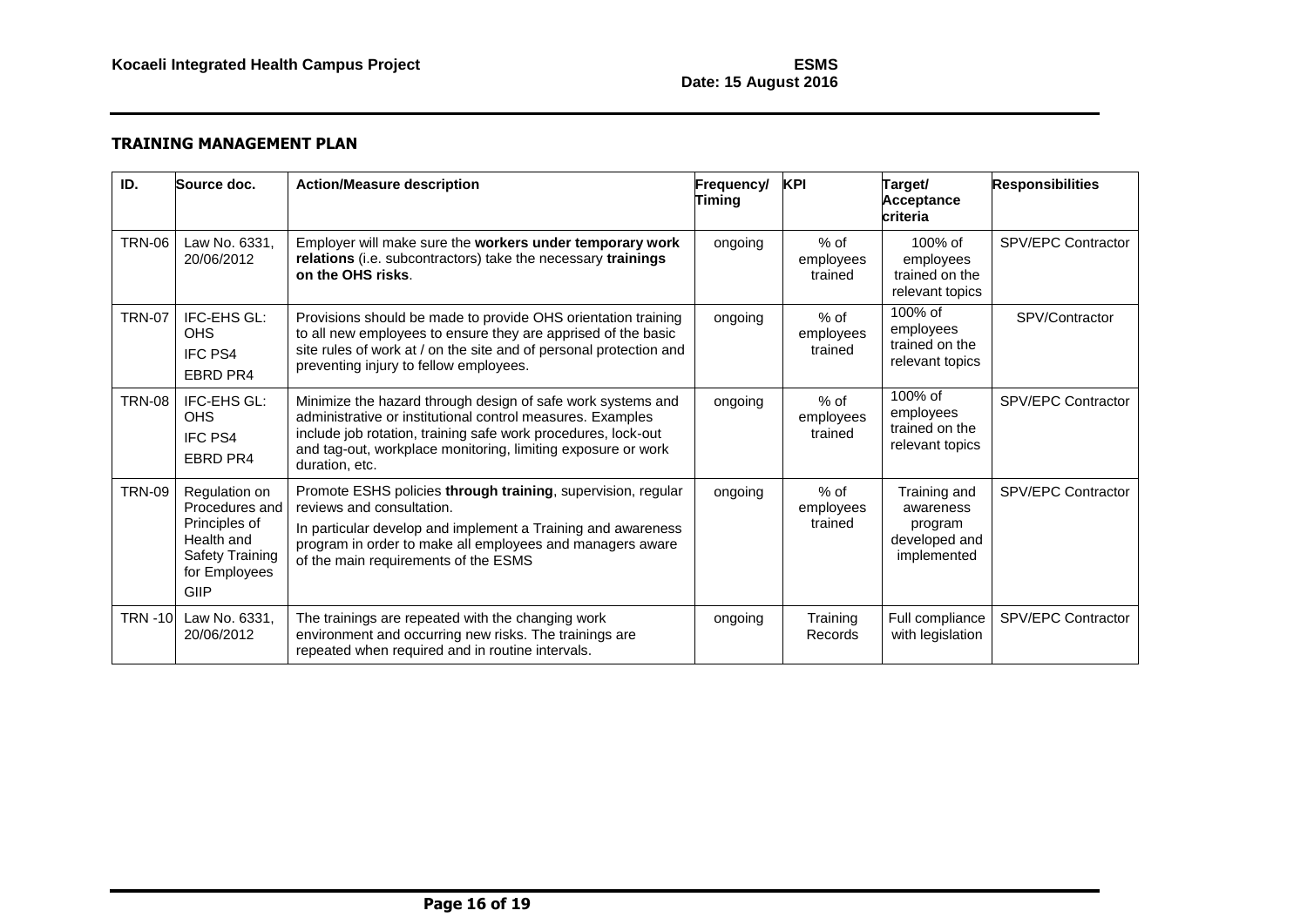# **Date: 15 August 2016**

| ID.           | Source doc.                                       | <b>Action/Measure description</b>                                                                                                                                                                                                                                                                                                                                                                                                                                                                                                                                                                                                                                                                                                                                                                                                  | Frequency/<br>Timing | KPI                                                               | Target/<br>Acceptance<br>criteria | <b>Responsibilities</b>                                                                                                                                                         |
|---------------|---------------------------------------------------|------------------------------------------------------------------------------------------------------------------------------------------------------------------------------------------------------------------------------------------------------------------------------------------------------------------------------------------------------------------------------------------------------------------------------------------------------------------------------------------------------------------------------------------------------------------------------------------------------------------------------------------------------------------------------------------------------------------------------------------------------------------------------------------------------------------------------------|----------------------|-------------------------------------------------------------------|-----------------------------------|---------------------------------------------------------------------------------------------------------------------------------------------------------------------------------|
| <b>TRN-11</b> | IFC-EHS GL:<br>OHS.<br><b>IFC PS4</b><br>EBRD PR4 | Companies should hire contractors that have the technical<br>capability to manage the occupational health and safety issues<br>of their employees, extending the application of the hazard<br>management activities through formal procurement<br>agreements.<br>The employer should ensure that workers and contractors,<br>prior to commencement of new assignments, have received<br>adequate training and information.<br>Training activities for employees and visitors should be<br>adequately monitored and documented (curriculum, duration,<br>and participants). Emergency exercises, including fire drills,<br>should be documented adequately. Service providers and<br>contractors should be contractually required to submit to the<br>employer adequate training documentation before start of their<br>assignment. | ongoing              | Training<br>records,<br>certificates on<br>statutory<br>trainings | Full compliance                   | <b>EPC Contractor will</b><br>the requirement submit the training and<br>certification records to<br>SPV.<br>SPV will keep the<br>records of the training<br>for SPV employees. |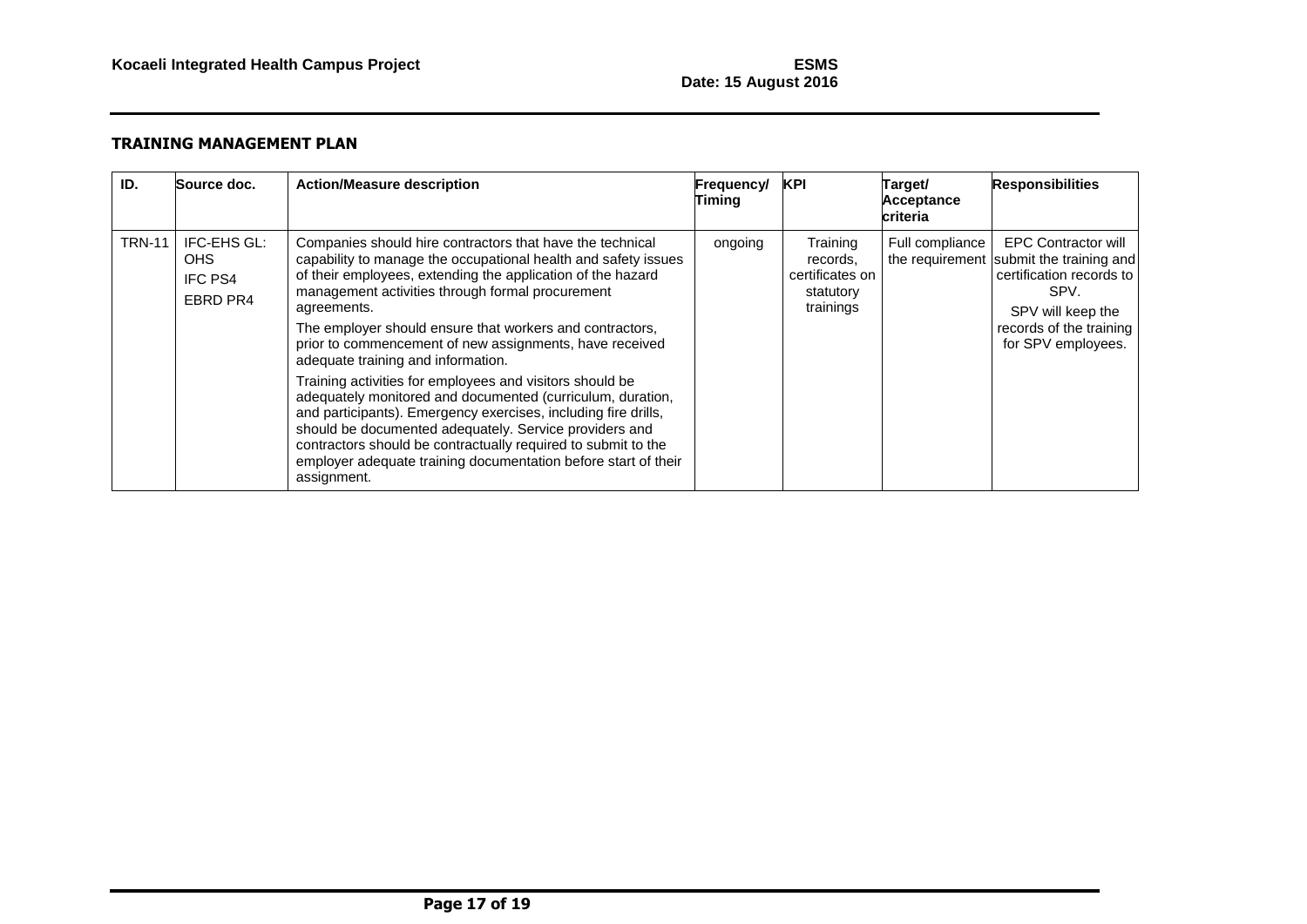#### <span id="page-18-0"></span>**5.0 AUDIT AND REVIEW**

The correct implementation of this Management Plan is verified through internal and external inspections and audits to be carried out according to the requirements included in "ESMS Manual".

The schedule, the frequency, the scope and objectives of the audit as well as the responsible internal auditors are indicated in the Audit Program that will be developed and updated by SPV HSE Department.

Internal auditing will address:

- the correct implementation of this Management Plan;
- the correct development and implementation of EPC Contractor Procedure;
- The correct and timely implementation of a Training and awareness program by EPC Contractor;
- each of the point indicated in the tables in section 4 (monitoring/measurements) of this plan.

Specific prescriptions regarding the audit activities of this plan are given below:

- determine if all required trainings are delivered to the employees;
- verify if training courses are repeated on defined intervals;
- verify if all mandatory (by law) trainings are taken by the employees;
- verify the availability of an updated training plan;
- determine if the effectiveness of the trainings is verified when planned.

Evidences and results of the inspection and audit activities are included in the audit reports and in the "Non-Conformity and Preventive/Corrective actions" records.

SPV Management reviews results of inspections and audits and the progress of the Preventive/Corrective actions and takes additional appropriate actions if necessary according to the indications included in "Management Review" Section of the ESMS Manual.